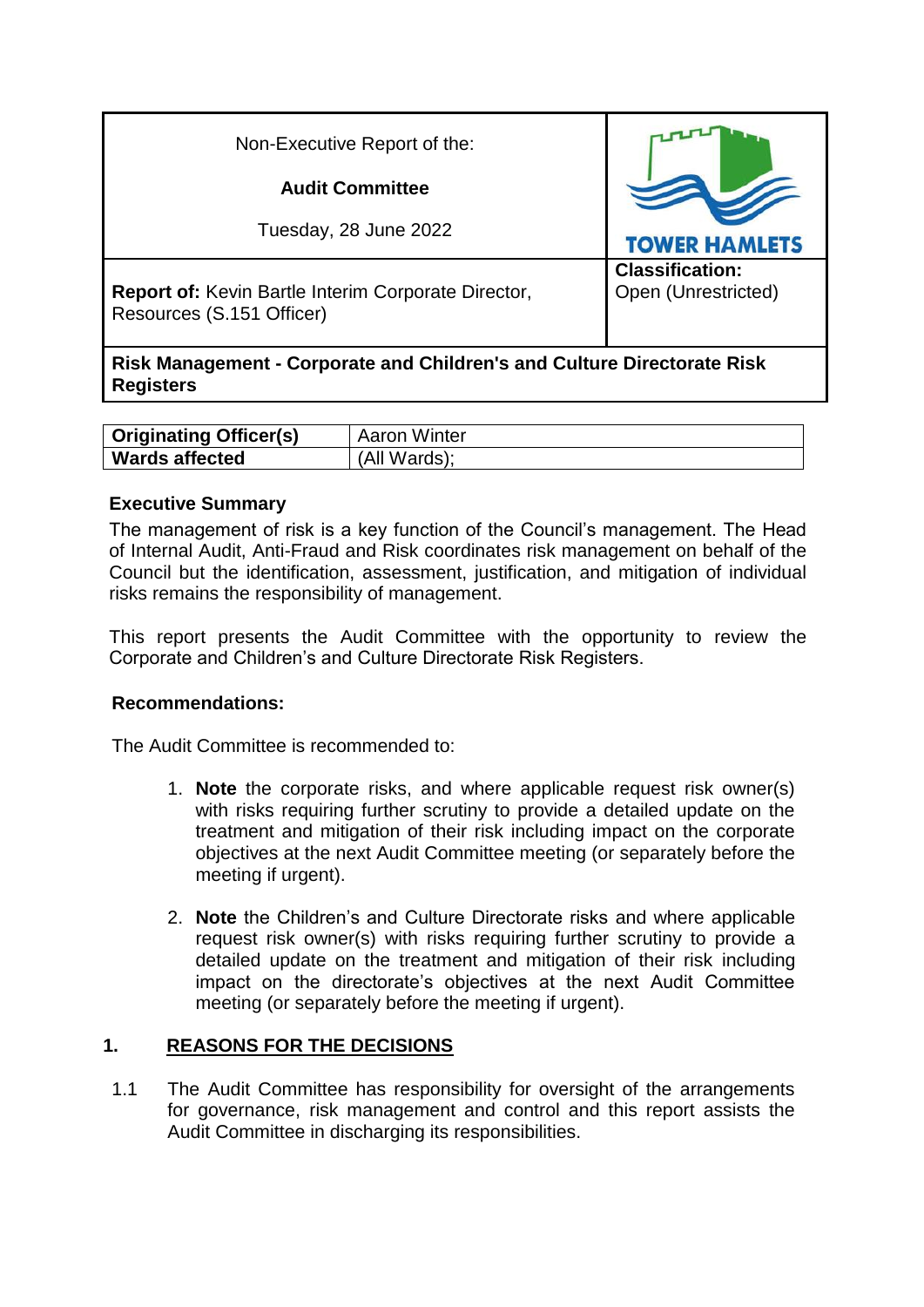## **2. ALTERNATIVE OPTIONS**

2.1 None.

## **3. DETAILS OF THE REPORT**

#### Corporate Risk Register

- 3.1 The Head of Internal Audit, Anti-Fraud and Risk continues to work with Corporate and Divisional Directors to maintain the Corporate Risk Register. The updated register is attached at Appendix A. This register was presented to CLT in June 2022 for their review and agreement.
- 3.2 The Audit Committee should review the Corporate Risks and be satisfied that the risks are appropriate. In doing so the Audit Committee may wish to consider the following questions:
	- a. Are these the key, corporate level risks that might prevent the Council from achieving its objectives?
	- b. Are there any key, corporate levels risks missing, bearing in mind there are many more risks being managed at Directorate and Service level?
	- c. Do you want to request any of the risk owner(s) to provide a more detailed update on the treatment and mitigation of their respective risk(s) including impact on the corporate objectives?
	- d. Do you require any independent assurance from Internal Audit or elsewhere that the corporate risks are being appropriately managed?

#### **Recommendation**

3.3 The Audit Committee is recommended to **note** the corporate risks, and where applicable request risk owner(s) with risks requiring further scrutiny to provide a detailed update on the treatment and mitigation of their risk including impact on the corporate objectives at the next Audit Committee meeting (or separately before the meeting if urgent).

#### Children's and Culture Directorate Risk Register

3.4 The Audit Committee should review the directorate risks and be satisfied that the risks are appropriate. In doing so the Audit Committee may wish to consider similar challenge questions as those presented above.

#### **Recommendation**

3.5 The Audit Committee is recommended to **note** the directorate risks, and where applicable request risk owner(s) with risks requiring further scrutiny to provide a detailed update on the treatment and mitigation of their risk including impact on the directorate objectives at the next Audit Committee meeting (or separately before the meeting if urgent).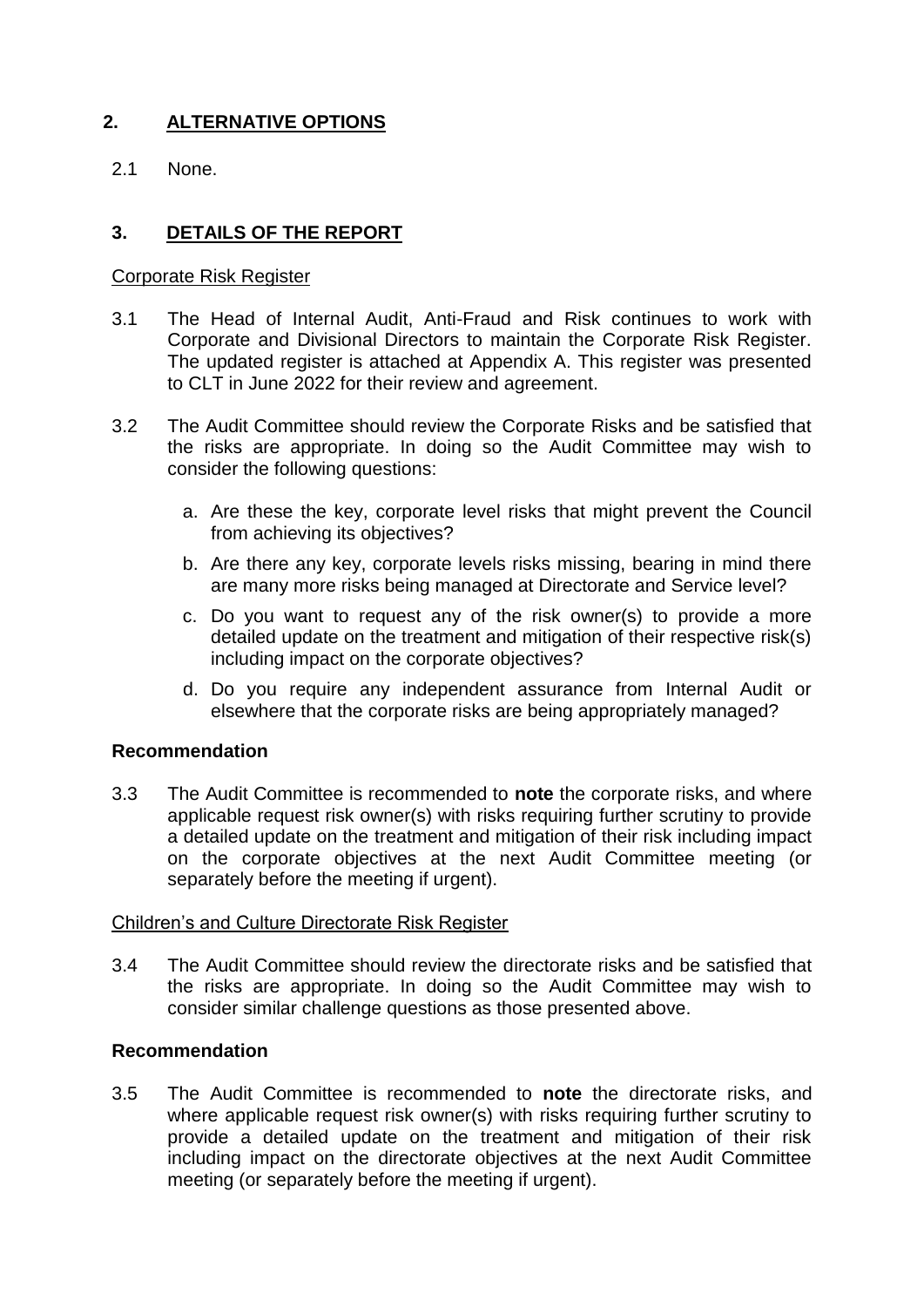## Future Directorate Risk Register Reviews

- 3.6 Going forward the Audit Committee will be presented with the other directorates risk registers on a rolling programme, in the order, as follows:
	- Health, Adults and Community
	- Place
	- Resources

## **4. EQUALITIES IMPLICATIONS**

4.1 There are no specific equalities implications.

## **5. OTHER STATUTORY IMPLICATIONS**

- 5.1 This section of the report is used to highlight further specific statutory implications that are either not covered in the main body of the report or are required to be highlighted to ensure decision makers give them proper consideration. Examples of other implications may be:
	- Best Value Implications.
	- Consultations,
	- Environmental (including air quality),
	- Risk Management,
	- Crime Reduction,
	- Safeguarding.
	- Data Protection / Privacy Impact Assessment.
- 5.2 The Accounts and Audit Regulations 2015 require authorities to ensure they have a sound system of internal control which:
	- facilitates the effective exercise of its functions and the achievement of its aims and objectives;
	- ensures that the financial and operational management of the authority is effective; and
	- includes effective arrangements for the management of risk.

## **6. COMMENTS OF THE CHIEF FINANCE OFFICER**

6.1 There are no specific financial implications arising from the content of this report. General comments with regards the importance of effective risk management and the consequences of failure to monitor and manage organisational risks are contained within the body of the report and the appendices.

# **7. COMMENTS OF LEGAL SERVICES**

7.1 The management of risk has a direct impact on the Council's ability to deliver its functions in a manner which promotes economy efficiency and